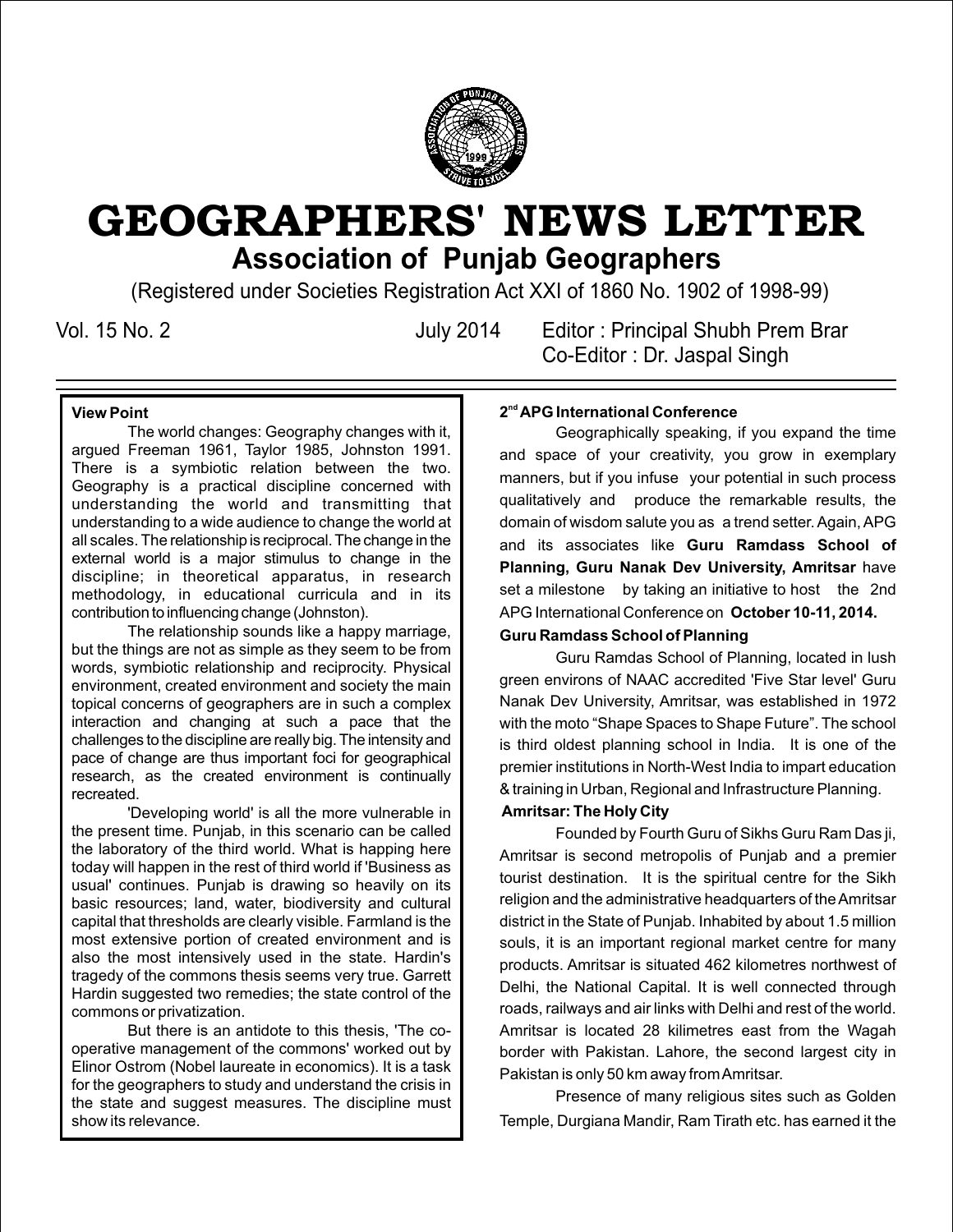status of internationally known Holy city. Pressures have been building to declare it as Heritage City due to its feet in medieval architecture. The city is known for eatables and woolen as well as cotton textile trading. Average day time temperature in October is 18-32°c.

#### **Focal Theme:**

# **Folk, Place and Work Dynamics Determine Rural & Urban Planning and Design**

Mankind's interest in creating livable habitats is evident from the dawn of civilization wherein he pursued, evolved and practiced traditions and methodologies influenced by cultural and natural factors in planning and design of human settlements. Through the sands of time, these timeless rituals shaped the settlements largely underpinned by folk traditions, places of living and occupational pursuits so precisely revealed in the Geddesian legacy of 'The Triad' of folk-place-work in Patrick Geddes iconic work, 'Evolution of Cities' in 1915 wherein he encapsulated the idea of cites as organisms in constant flow and change. While the tradition continued to assert itself through the ages, it somehow got lost after the onset of the automobile-industrial age propelling the sporadic expansion of the city to limitless proportions, bursting at its seams to accommodate more people and activities and acquiring neomodernist terminologies and classifications as metropolis and megapolis.

Invoking new urbanism principles in contemporary planning and design, the Conference seeks to bring to fore the need to revert to the triad and especially the folk as its central component. At the same time the idea is also to enable a discourse and argumentation on creation of hybrid realms that can integrate such like vital concepts with contemporary concerns in human settlement planning and design.

#### **Sub themes:**

- 1. History built the city : cultural-historical traditions in planning and design of settlements
- 2. Religious-cultural influences on morphology of settlements
- 3. Geospatial Technology and Settlement Planning
- 4. Folk-place- work interface in planning and design of settlements
- 5. Geo-spatial determinants of settlement morphology
- 6. Rural settlement planning and Community living
- 7. Industrial corridor and urbanization
- 8. Harmonious living: human needs and nature

#### **For details**

The participants can communicate with Ms Kiran Sandhu, convener of the conference for any enquiry and submission of abstract of the paper at apgamritsar@gmail.com J. Her contact number is +91 9501244377. Participants are also free to contact Sh. Gopal Kumar Johari, coordinator of the conference on his mobile number: +91 9356002636.

**Submission of Abstract:** Abstract of the paper not exceeding 300 words must reach the convener before  $15<sup>th</sup>$ September, 2014.

**Accommodation:** Participants must convey about the requirement of accommodation along with the abstract of the paper to enable the organizers to make arrangements accordingly. On the spot request for accommodation may create inconvenience both for the participants and organizers.

# **HIGHLIGHTS OF THE ISSUE**

- 1. 2<sup>nd</sup> APG International Conference
- 2. State Level Geographical Quiz Contest-2014
- 3. Young Geographer Award
- 4. Papers for Punjab Geographer
- 5. News from Department/Colleges
- 6. Conferences/ Seminars
- 7. News from the Members

#### **State Level Geographical Quiz Contest- 2014**

As a sole partner of APG, the P.G. Department of Geography, SCD Govt. College, Ludhiana successfully organised State Level Geographical Quiz Contest on 25th Feb. 2014. Representing all the corners of the Punjab state, seven teams participated in this gala event gracefully. Preliminary test was conducted to short list the participating teams. Five teams qualified to participate in the final quiz..

The host SCD Govt. College Ludhiana won first prize followed by Govt. Rajindra College Bathinda and Government Mahindra College Patiala getting second and third prize respectively. Principal of the college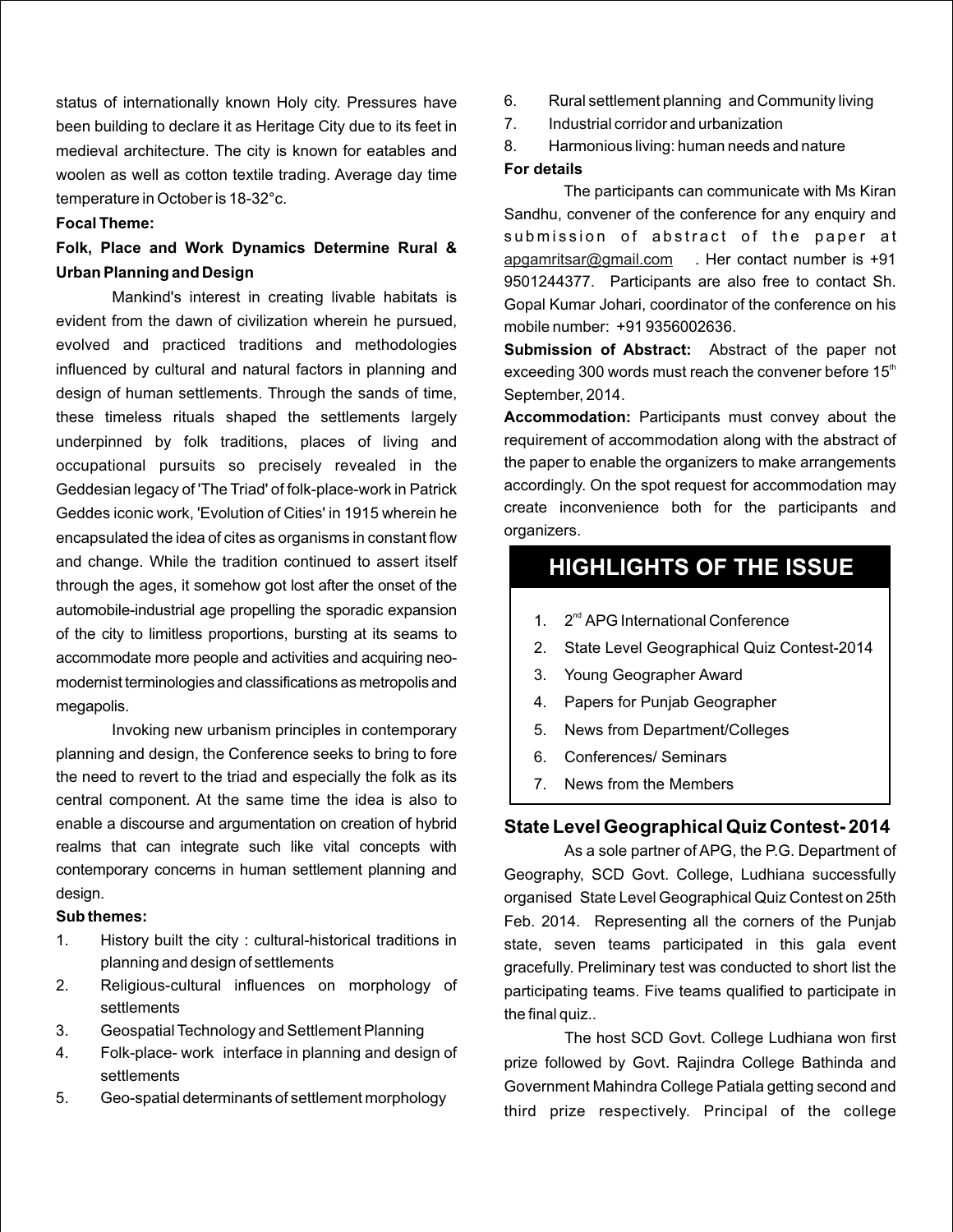congratulated the winners and gave away the prizes. Dr Lakhvir Singh Gill on behalf of APG, Prof. Navjot Singh Govt. Mahindra College Patiala and Prof. Gurdit Singh Govt. College Karamsar also graced the occasion. Prof. Harbans Singh, Head of Geography Department presented vote of thanks. Mrs Deepika and Miss Sandeep Kaur students of M.A-II Geography, acted as quizmaster very well.

# **Dr. Saminderjeet Singh Young Geographer Award – 2014**

All those young Indian geographers who have not attained the age of 33 years are invited to send three copies of their original research paper along with bio- data to compete for Dr. Saminderjeet Singh Young Geographers Award 2014. The paper should be submitted in English language to Dr. B.R. Thakur, Assistant Professor, Department of Geography, H.P. University, Shimla. Please contact him on E-Mailbrthakur53@gmail.com Ph. - 09418065518 for further details. The last date for submission of paper is September 10, 2014. The name of the author and department should be mentioned in the covering letter and not on the paper to keep secrecy. Apart from the certificate and memento specially created for this award, the winner will also be given Rs 5000/- as cash prize. The paper presented can be considered for publication in the 'Punjab Geographer' if recommended by the referees.

#### **Call for Research Papers for Publication:**

Papers based on original research in the discipline of Geography and allied subjects are invited for publication in "Punjab Geographer", a peer-reviewed and referred Journal of the Association of Punjab Geographers. Book reviews, geographical notes, articles and abstracts of doctoral dissertation and research projects sponsored by UGC, ICSSR or any other organization are also invited for publication. Authors can contact Dr. H.S. Mangat, Editor Punjab Geographer at E-Mail: hsmangat@rackeys.com , Ph. 084279-47650.

#### **News from the Departments/ Colleges**

**Professor D.D. Sharma** has taken over as Chairperson, Department of Geography, Himachal Pradesh University, Shimla w.e.f. March 2014.

#### **Geoinformatics Courses:**

Department of Geography University of Pune has introduced Geoinformatics Courses; i) P.G./B.Sc (Applied): Remote Sensing & Geographic Information System, 12 months duration ii) M.Sc. Geoinformatics, 24 months duration. M.A. Geography with 50 per cent marks can apply, Entrance Exam.

Contact: e- mail- bhoogol@unipune.ac.in ; and geoinfo. unipune@gmail.com Phone-020-25601364

#### **Parishkar College for Global Excellence, Jaipur**

 An Interdisciplinary National Seminar on **"Integrated Regional Planning and Human Resource Development in India: Efforts, Achievements and Challenges"** on Feb. 10-11, 2014 was organized by the Department of Geography Parishkar College for Global Excellence, Jaipur in collaboration with the Indian Human Ecology Council (CHEC- India), India Chapter of Commonwealth Human Ecology Council, London. More than 200 faculty members and research scholars, belonging to 8 states (West Bengal, Punjab, Delhi, MP, UP, Maharashtra, Goa, Rajasthan) in India participated in this seminar. A total 34 papers, including 5 special invited lectures, were presented and discussed in 4 plenary and 5 Technical sessions. Dr. Manoj K. Saini, Head, Department of Geography was convener of the seminar while, Dr. Vinod K. Bhardwaj acted as Organising Secretary.



# **Survey of Morni Hills by M.Sc Geography Students of KurukshetraUniversity**

Department of Geography, Kurukshetra University, organizes a detailed survey of selected area each year, as a part of academic curriculum. This year from November 9 to15, 2013, 55 students of M.Sc. Geography